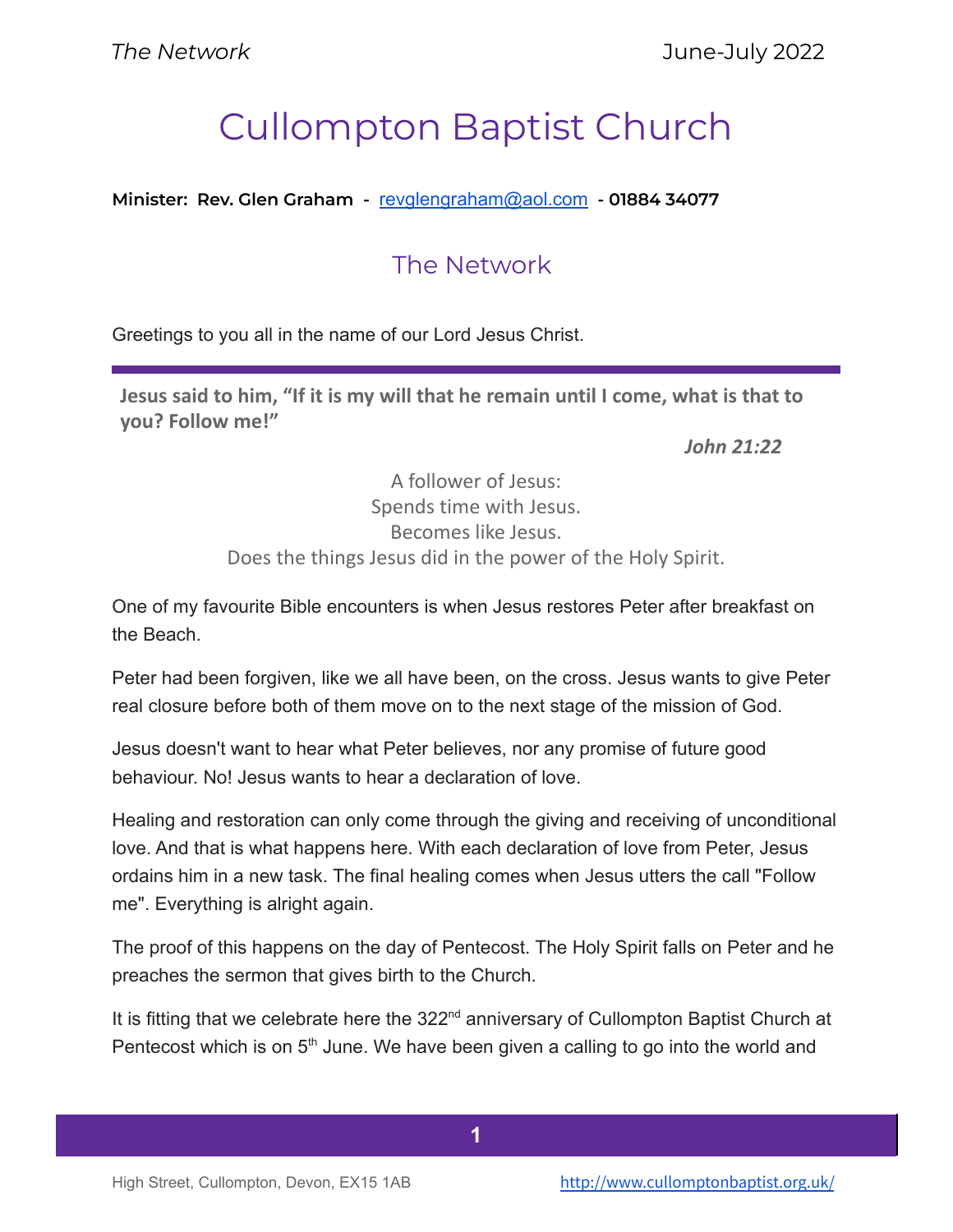make disciples of all people. Pentecost is a celebration of that calling and equipping us for the task. It is also a day of celebration and thanksgiving.

We will be making our thank offering through a financial gift to the Church. We will also be holding a celebration meal after the service on  $5<sup>th</sup>$  June during which we will be thanking God for the 70<sup>th</sup> year of the reign of Queen Elizabeth, our Queen.

You are all welcome to join us on 5<sup>th</sup> June for these two special anniversaries. Our preacher on that day will be Reverend Patrick Barker from Tiverton Baptist Church.

Please make full use of the What's On page and put the dates in your diaries.

May the Holy Spirit fall afresh on us all today and every day.

In Christ,

Glen and Rowan Graham

Did you know that the Queen loves plums?

That is why, when we sing the National Anthem, we say "Send her victorias"!

## **Used Stamps**

Most of you will know I have collected used postage stamps for a long time. They were sent to a collector in Aylesbury and sold for Home Mission. That person retired and I had no new details so I tried the Baptist Missionary Society; I am sorry to say they were most unhelpful. I now have a new collection point with Tools with a Mission. They are celebrating 18 years of their work although it started before through the Baptist Men's Movement.

So please, keep saving your stamps, and remember to leave an edge.

Thank you, Freda